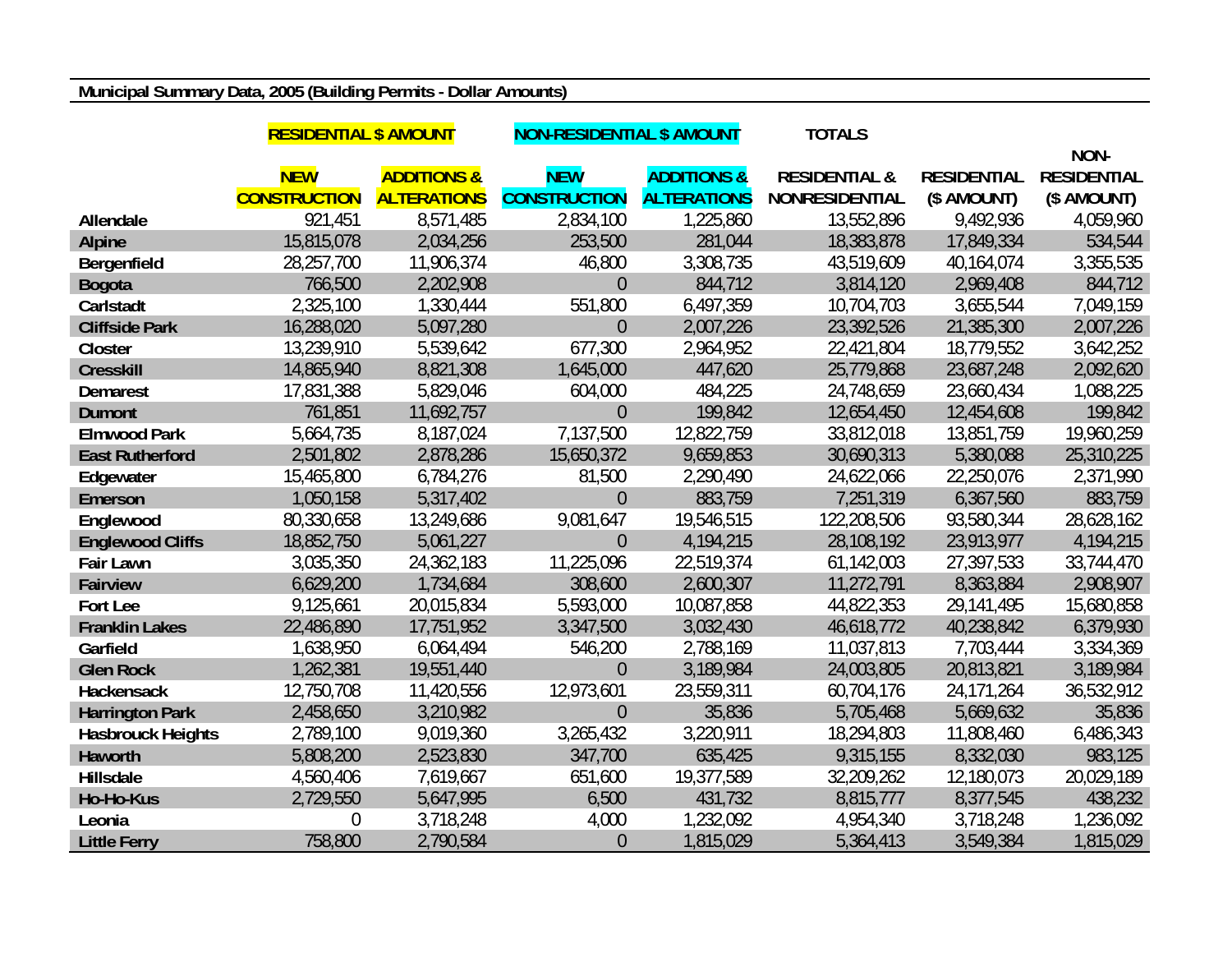| Lodi                      | 6,764,911      | 5,427,231      | 116,700          | 3,939,980  | 16,248,822   | 12,192,142     | 4,056,680   |
|---------------------------|----------------|----------------|------------------|------------|--------------|----------------|-------------|
| Lyndhurst                 | 24,258,437     | 7,768,991      | 10,388,393       | 11,882,542 | 54,298,363   | 32,027,428     | 22,270,935  |
| Mahwah                    | 12,255,501     | 7,492,340      | 1,991,539        | 19,944,213 | 41,683,593   | 19,747,841     | 21,935,752  |
| Maywood                   | $\overline{0}$ | 4,653,339      | $\theta$         | 683,477    | 5,336,816    | 4,653,339      | 683,477     |
| <b>Midland Park</b>       | 609,200        | 5,485,167      | $\overline{0}$   | 4,055,207  | 10,149,574   | 6,094,367      | 4,055,207   |
| Montvale                  | 5,301,160      | 7,209,532      | 1,184,800        | 13,207,069 | 26,902,561   | 12,510,692     | 14,391,869  |
| Moonachie                 | 1,352,000      | 473,070        | 5,000            | 1,550,935  | 3,381,005    | 1,825,070      | 1,555,935   |
| <b>New Milford</b>        | 2,899,908      | 9,071,100      | $\overline{0}$   | 882,624    | 12,853,632   | 11,971,008     | 882,624     |
| <b>North Arlington</b>    | 539,000        | 3,882,391      | $\overline{0}$   | 945,392    | 5,366,783    | 4,421,391      | 945,392     |
| Northvale                 | 1,487,750      | 2,140,699      | 2,200,400        | 1,715,370  | 7,544,219    | 3,628,449      | 3,915,770   |
| Norwood                   | 5,650,813      | 2,670,603      | 4,290,651        | 1,494,707  | 14,106,774   | 8,321,416      | 5,785,358   |
| <b>Oakland</b>            | 1,141,700      | 11,878,431     | 2,495,000        | 4,331,347  | 19,846,478   | 13,020,131     | 6,826,347   |
| Old Tappan                | 7,101,210      | 9,031,185      | 3,000            | 1,088,095  | 17,223,490   | 16,132,395     | 1,091,095   |
| <b>Oradell</b>            | 1,246,100      | 7,666,867      | 452,500          | 22,987,715 | 32,353,182   | 8,912,967      | 23,440,215  |
| <b>Palisades Park</b>     | 32,133,050     | 1,710,346      | $\theta$         | 1,969,999  | 35,813,395   | 33,843,396     | 1,969,999   |
| Paramus                   | 18,604,321     | 20,305,387     | 30,043,000       | 70,102,837 | 139,055,545  | 38,909,708     | 100,145,837 |
| Park Ridge                | 3,930,890      | 6,702,222      | $\overline{0}$   | 1,669,242  | 12,302,354   | 10,633,112     | 1,669,242   |
| Ramsey                    | 17,435,680     | 14,127,363     | 12,459,145       | 9,809,674  | 53,831,862   | 31,563,043     | 22,268,819  |
| Ridgefield                | 2,315,700      | 3,040,559      | 341,600          | 8,013,533  | 13,711,392   | 5,356,259      | 8,355,133   |
| <b>Ridgefield Park</b>    | 159,000        | 3,273,075      | $\theta$         | 2,413,900  | 5,845,975    | 3,432,075      | 2,413,900   |
| Ridgewood                 | 3,047,370      | 35,709,956     | 232,100          | 11,336,659 | 50,326,085   | 38,757,326     | 11,568,759  |
| <b>River Edge</b>         | 3,066,699      | 8,273,515      | 342,200          | 1,216,002  | 12,898,416   | 11,340,214     | 1,558,202   |
| <b>River Vale</b>         | 5,299,625      | 10,210,681     | 8,075,020        | 755,645    | 24,340,971   | 15,510,306     | 8,830,665   |
| <b>Rochelle Park</b>      | 450,400        | 2,833,820      | 2,786,974        | 2,585,065  | 8,656,259    | 3,284,220      | 5,372,039   |
| Rockleigh                 | $\overline{0}$ | 52,859         | $\boldsymbol{0}$ | 634,000    | 686,859      | 52,859         | 634,000     |
| Rutherford                | 2,751,390      | 10,255,058     | 4,277,616        | 14,924,650 | 32,208,714   | 13,006,448     | 19,202,266  |
| Saddle Brook              | 10,608,801     | 7,182,110      | 33,900           | 1,805,676  | 19,630,487   | 17,790,911     | 1,839,576   |
| <b>Saddle River</b>       | 19,734,260     | 8,718,942      | 259,000          | 3,710,790  | 32,422,992   | 28,453,202     | 3,969,790   |
| South Hackensack          | 360,000        | 520,331        | 195,000          | 8,110,655  | 9,185,986    | 880,331        | 8,305,655   |
| <b>Teaneck</b>            | 5,785,172      | 21,625,753     | 1,000,400        | 8,755,791  | 37, 167, 116 | 27,410,925     | 9,756,191   |
| <b>Tenafly</b>            | 20,988,206     | 18,771,746     | 1,584,000        | 3,029,996  | 44,373,948   | 39,759,952     | 4,613,996   |
| Teterboro                 | $\overline{0}$ | $\overline{0}$ | 6,000,000        | 10,238,333 | 16,238,333   | $\overline{0}$ | 16,238,333  |
| <b>Upper Saddle River</b> | 17,254,081     | 20,834,173     | 1,500            | 1,122,351  | 39,212,105   | 38,088,254     | 1,123,851   |
| Waldwick                  | 1,754,694      | 6,284,399      | $\theta$         | 3,117,336  | 11,156,429   | 8,039,093      | 3,117,336   |
| Wallington                | 1,545,000      | 1,653,323      | 400,000          | 1,486,698  | 5,085,021    | 3,198,323      | 1,886,698   |
| Washington                | 1,214,150      | 7,872,208      | 15,000           | 162,250    | 9,263,608    | 9,086,358      | 177,250     |